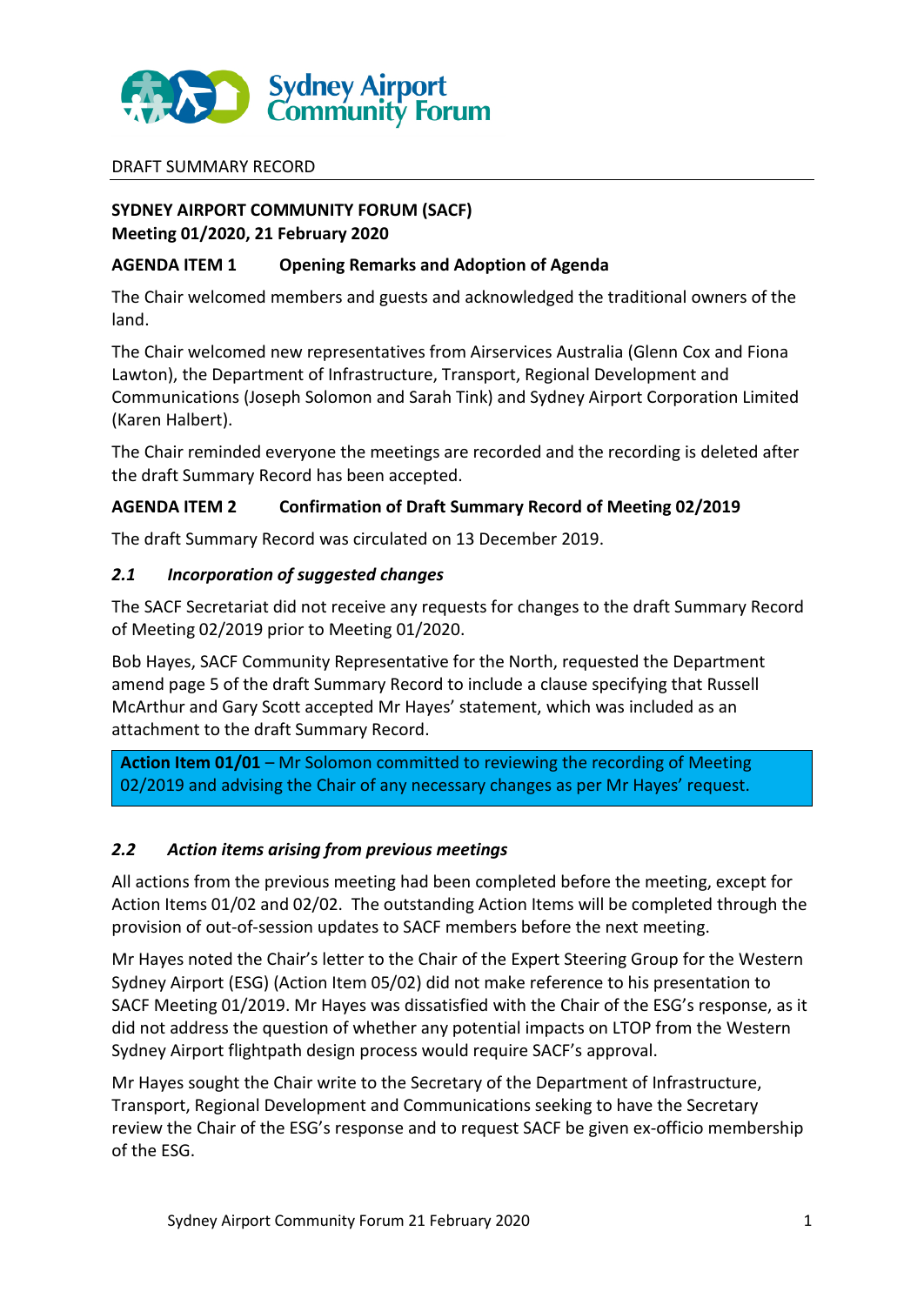

Given the nature of this issue, which relates to the legal status of the Ministerial Direction to Implement LTOP (1997) in relation to the Western Sydney Airport Plan, the Chair requested the Department liaise with Mr Hayes out-of-session and to inform him of the proposed approach to addressing Mr Hayes' concerns.

**Action Item 02/01** – The Department to seek advice and clarify with Mr Hayes the relationship and protections between the LTOP and the Western Sydney Airport Plan.

# **AGENDA ITEM 3 Community Question Time – Members of the Community**

Since the last meeting of SACF on 21 October 2019, the SACF Secretariat did not receive any questions from the community.

#### **AGENDA ITEM 4 Sydney Airport Update**

Mr Plummer provided an overview of recent activities pertinent to Sydney Airport. Highlights included:

- The runway resurfacing project, the first phase of which commenced on 19 February 2020 and will continue for approximately eight-ten weeks, subject to weather;
- The proposed Terminal 1 Pier A extension, which will be subject to a Major Development Plan (MDP) later in the year;
- An update on the Sydney Gateway Project;
- Construction of new aircraft layover bays and taxiways in the airport's South East Sector, expected to be completed in 2022;
- A proposal to upgrade the South West Sector to allow for passengers to be bussed to and from the T1 (International) terminal.
- The proposed minor variation of the approved T2/T3 Ground Transport Solutions and Hotel MDP;
- The ongoing Northern Ponds apron works to expand and convert existing layover bays to Code E active fuelled bays;
- Sydney Airport's deliberative engagement community panel; and
- The upcoming public exhibition of changes to building heights in the Sydney CBD.

SACF members discussed the impact of the runway resurfacing project. This project, which occurs during the curfew, requires incoming movements to use the third runway while works are ongoing. This significantly alters the aircraft noise profile for roughly 8,000 residences, primarily Kurnell, La Perouse, Phillip Bay and parts of Botany. Mr Plummer noted a similar period of works will also be required in 2021.

# **AGENDA ITEM 5 Airservices Australia Report**

Ruth Jost and Fiona Lawton provided an update from Airservices Australia. Key topics included:

- An update on the progress of essential works on the noise monitors at Penshurst (temporary monitor installed and visible on WebTrak) and Sydenham (scheduling of works to be confirmed – the monitor will operate normally until works commence)'
- A review of 2019's noise complaints: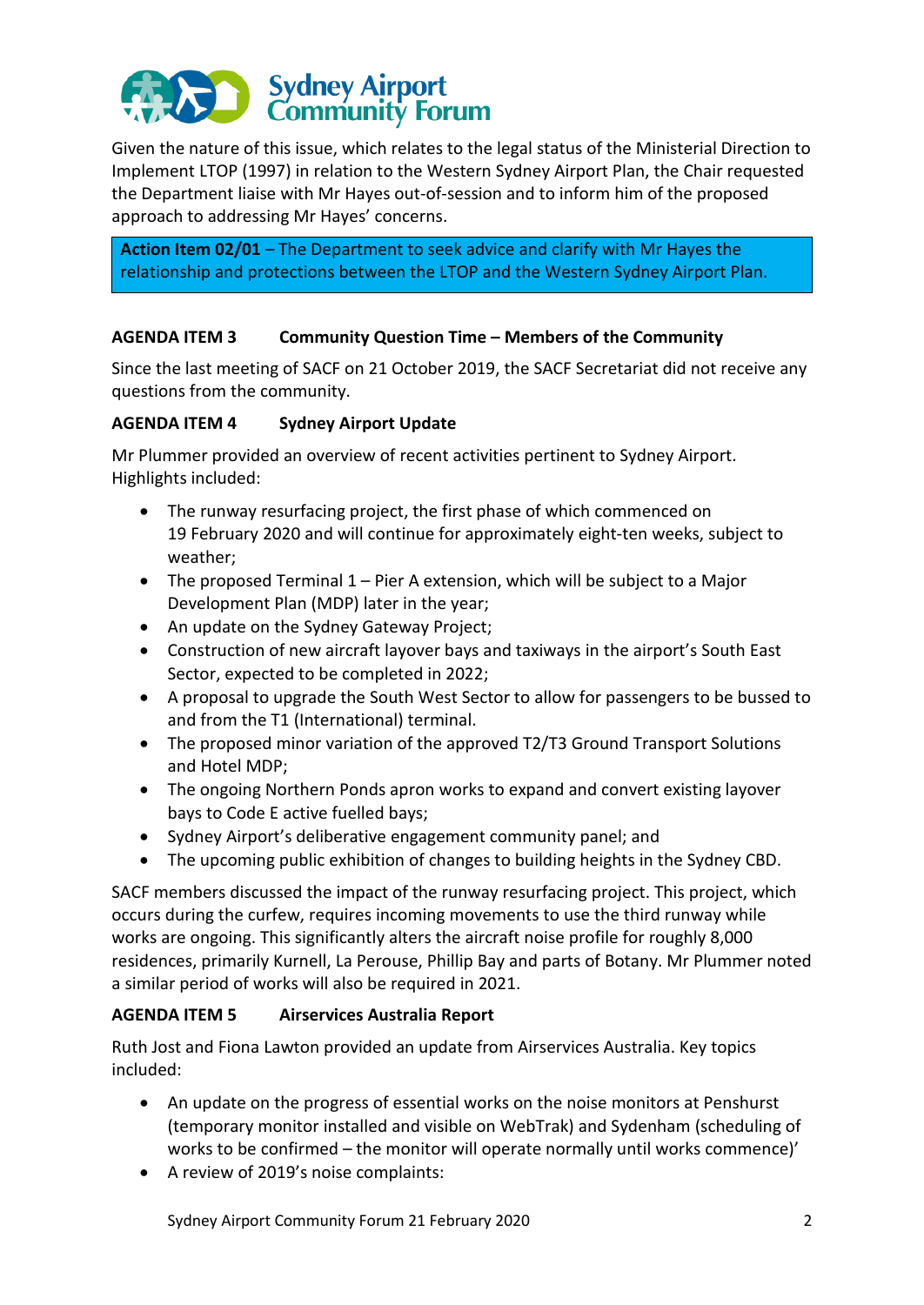

- o Airservices Australia received complaints from 620 complainants in 2019, continuing a year-on-year decline in the number of complainants from 2016.
- o Following the trend established in previous years, more community members complained about aircraft noise in the first quarter of the year, followed by quarters two and four.
- o Throughout 2019, Airservices Australia received complaints about aircraft noise at Sydney Airport on nine discrete issues. The top three issues were standard flight path movements (491 complainants), curfew movements (55 complainants) and unusual movements (47 complainants).
- o The suburb with the most complainants was Maroubra (26), followed by Blaxland (19), Mascot (14) and Leichardt and Drummoyne (13 each).
- An overview was provided of Airservices Australia's draft Flight Path Design Principles. The first round of national consultation on these draft Principles closed on 9 February 2020, and Airservices is aiming to finalise the principles in mid-2020.

Members of SACF raised concerns regarding Airservices Australia's consultation on the draft Flight Path Design Principles, especially as neither SACF nor the Australian Mayoral Aviation Council (AMAC) were notified of the consultation process. Members of SACF also expressed concern that these draft Principles appeared to be used as a grounds to review the Long-Term Implementation Plan (LTOP) governing Sydney Airport's flight paths.

Ms Lawton noted that the draft Flight Path Design Principles are only intended for use in new flight path designs, not as a criteria against which to measure LTOP or other existing flight paths. Ms Lawton noted SACF members' comments that a written acknowledgement of this would be beneficial in the next version of the draft Principles. Ms Lawton committed to ensure both SACF and AMAC were consulted in the next phase of public consultation on this document.

Questions were also raised about how the draft Flight Path Design Principles would interact with the Environmental Impact Statement (EIS) and other aspects of the ongoing design of Western Sydney Airport's associated flight paths – would the two processes run concurrently, or in parallel? Ms Lawton advised SACF that there was no timetable for the finalisation of the draft Flight Path Design Principles, and so their development and approval would run in parallel with the Western Sydney Airport flight path design process.

The Hon Matt Thistlethwaite MP asked the Airservices Australia representatives to investigate the possibility of noise-sharing to avoid a concentration of flights over Maroubra. The SACF Secretariat has received correspondence on this matter, which was referred to Airservices Australia. Ms Jost and Rob Edney noted that Maroubra lies underneath the flight paths from Sydney Airport to Melbourne, Brisbane and the Gold Coast – all of which use aircraft of similar performance characteristics, and therefore reach turning altitude more consistently than the aircraft headed to the west. Glenn Cox committed to looking into the matter, although it was noted that any change of flight path would need to be assessed under the *Environment Protection and Biodiversity Conservation Act 1999*.

**Action Item 03/01** – Airservices Australia to investigate the possibility of noise-sharing procedures to avoid the current concentration of flights over Maroubra. Airservices Australia to report back on this topic out-of-session, before the next SACF meeting.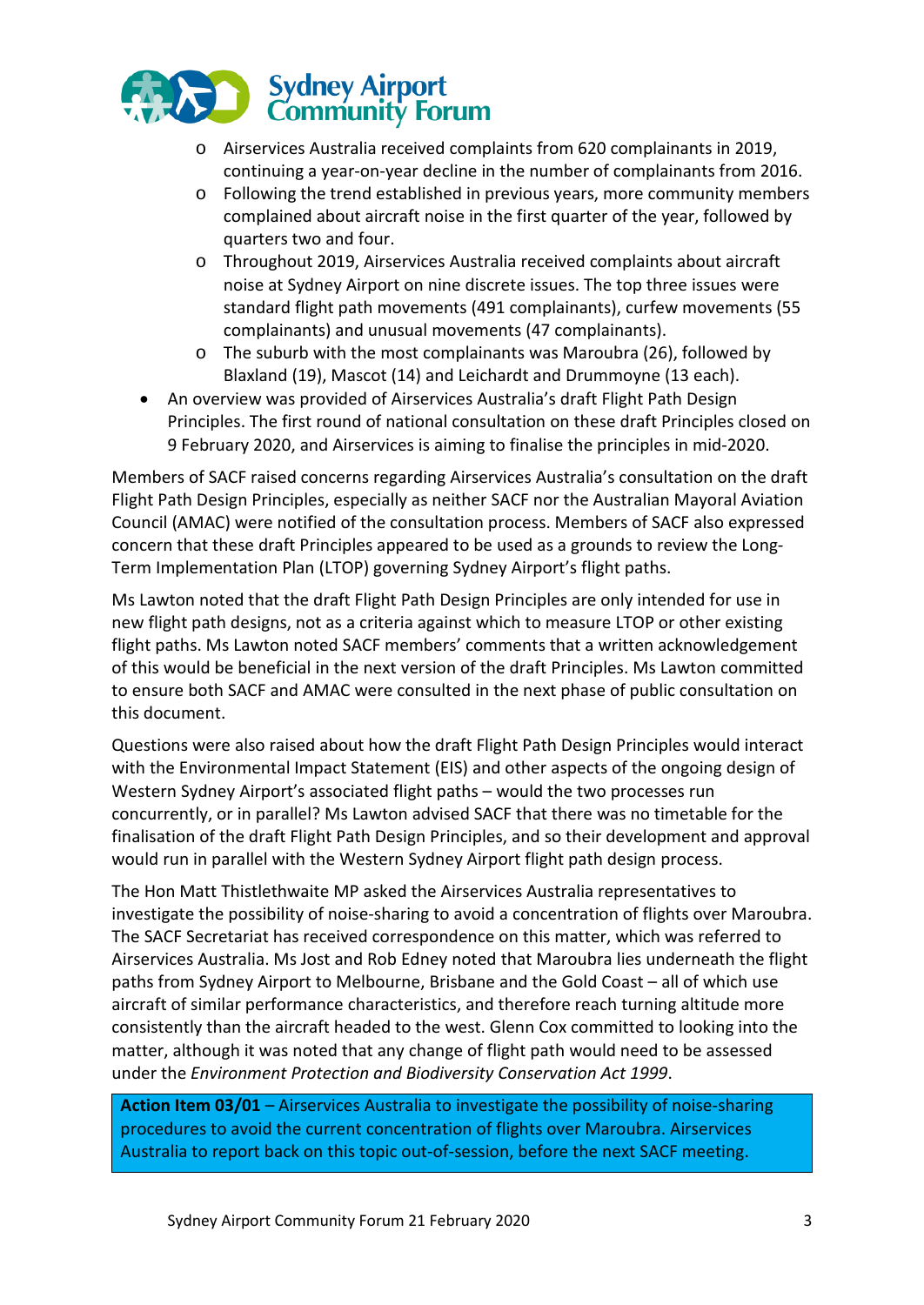

# **AGENDA ITEM 6 National Acoustic Laboratories (NAL) Review Study Update**

The Department advised SACF the US Federal Aviation Authority (FAA) report on this topic has not yet been released. Kevin Hill, SACF Community Representative for the South, suggested if the FAA will not release its report, SACF should pursue its own research on this topic. The Department was asked to investigate the possibility of obtaining a copy of the report from the FAA, and the topic of pursuing research was deferred until the result of the Department's investigations were known.

**Action Item 04/01** – Department to attempt to obtain a copy of the unreleased FAA longitudinal study into aircraft noise impacts.

Since the meeting was held, the Department has been advised the report's release is expected in October 2020.

#### **AGENDA ITEM 7 Implementation and Monitoring Committee (IMC) Report**

The Chair advised the IMC had met twice since the previous SACF meeting (Meeting 02/2019), on 19 November 2019 and 18 February 2020.

Mr Hill briefly covered the topics discussed in both meetings, including the new IMC Chair (Glenn Cox), Western Sydney Airport, the Williamstown traffic management study, required navigation performance and air traffic affected by the recent bushfires. The next IMC meeting will be held on 21 April 2020 and will focus on a gap analysis of LTOP.

# **AGENDA ITEM 8 Department of Infrastructure, Transport, Regional Development and Communications Report**

Mr Solomon advised the National Airports Safeguarding Advisory Group (NASAG) last met on 21 August 2019 and agreed the terms of reference for an implementation review of the National Airports Safeguarding Framework (NASF). The submission process for the implementation review closed on 22 November 2019. It is anticipated a draft report will be presented to NASAG members ahead of the 31 March NASAG meeting. Mr Solomon reiterated that it is the responsibility of each state and territory to implement the NASF in the context of their respective planning systems. General enquiries regarding the NASF may be directed to [safeguarding@infrastructure.gov.au.](mailto:safeguarding@infrastructure.gov.au)

Ms Tink briefed SACF on the progress of the Department's regulation sunsetting process for the Airports Regulations 1997, Sydney Airport Demand Management Regulations 1998 and all associated legislative instruments. The Department aims to inform stakeholders of an indicative timeline for future consultation later this year.

Ms Tink also briefed SACF on the Productivity Commission Inquiry Report into the Economic Regulation of Airports, and the Government's response to the Inquiry Report. Five of the Productivity Commission's recommendations relate directly to Sydney Airport, and Ms Tink discussed the Government's response to each of these recommendations, noting that a timeframe for consultation has yet to be developed.

The curfew dispensation reports for the July to September and October to December periods were discussed. Ms Tink explained that the higher than average number of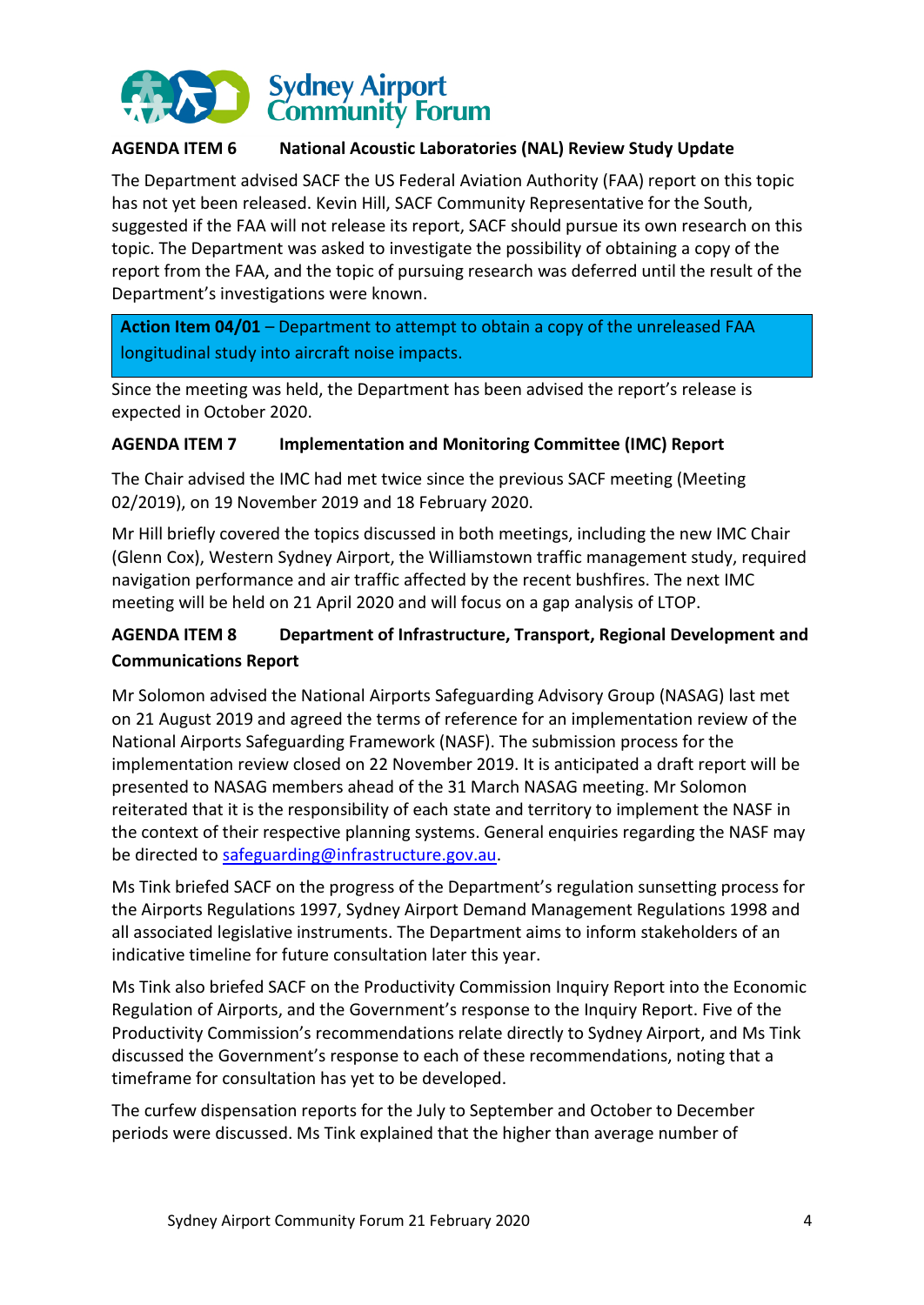# Sydney Airport<br>
Community Forum

dispensations granted across these periods were primarily due to the severity and unpredictability of storms and other adverse weather conditions.

Mr Osborne reported on the SACF correspondence received since the previous meeting, with a focus on two items of correspondence:

- An email from a member of the public, complaining about the number and concentration of aircraft movements over Maroubra.
- An anonymous call claiming LTOP procedures were not being actively pursued by Sydney Airport's air traffic control (ATC) tower following the cessation of SODPROPS (simultaneous opposite direction parallel runway operations).

Airservices Australia was given the opportunity to comment on both pieces of correspondence. Ms Jost noted that the issue of flight paths over Maroubra had been discussed earlier in the meeting, and Mr Cox advised that Airservices Australia has not stopped the use of SODPROPS or other LTOP modes. It was clarified that SODPROPS requires very light winds and no smoke, which has made its use impractical of late due to recent bushfires and periods of smoke haze. Mr Cox reiterated that Airservices Australia always implements LTOP in ATC operations at Sydney Airport when conditions allow.

Mr Thistlethwaite MP asked whether the correspondent from Maroubra had been referred to Airservices Australia regarding his complaint. Mr Osborne advised that the correspondence to SACF indicated the correspondent was already in communication with Airservices Australia, and confirmed the correspondence had been forwarded to Airservices Australia.

Mr Plummer noted that a piece of correspondence relating to squeaky chairs at the airport had been resolved.

# **AGENDA ITEM 9 Other Business**

Mr Thistlethwaite MP raised the issues of poor public transport links to and from Sydney Airport and the deleterious impacts on local residents from unauthorised parking on residential streets. Mr Thistlethwaite MP requested a standing update from the NSW Government about plans to improve access.

**Action Item 05/01** – Transport for NSW to be asked, as a standing Agenda Item, to provide updates on the NSW Government's work to improve public transport access and accessibility to Sydney Airport.

SACF members discussed the high cost, low capacity and unsuitability for luggage of the passenger trains servicing the airport, as well as the availability of buses and other public transport links.

Mr Plummer noted that non-compete clauses in place limit the provision of services which would compete with the rail link. He also noted the NSW Government has committed to provide more bus services upon completion of the ground transport interchange at Sydney Airport.

# **AGENDA ITEM 10 Date of Next Meeting**

The next meeting was scheduled for Friday 12 June 2020.